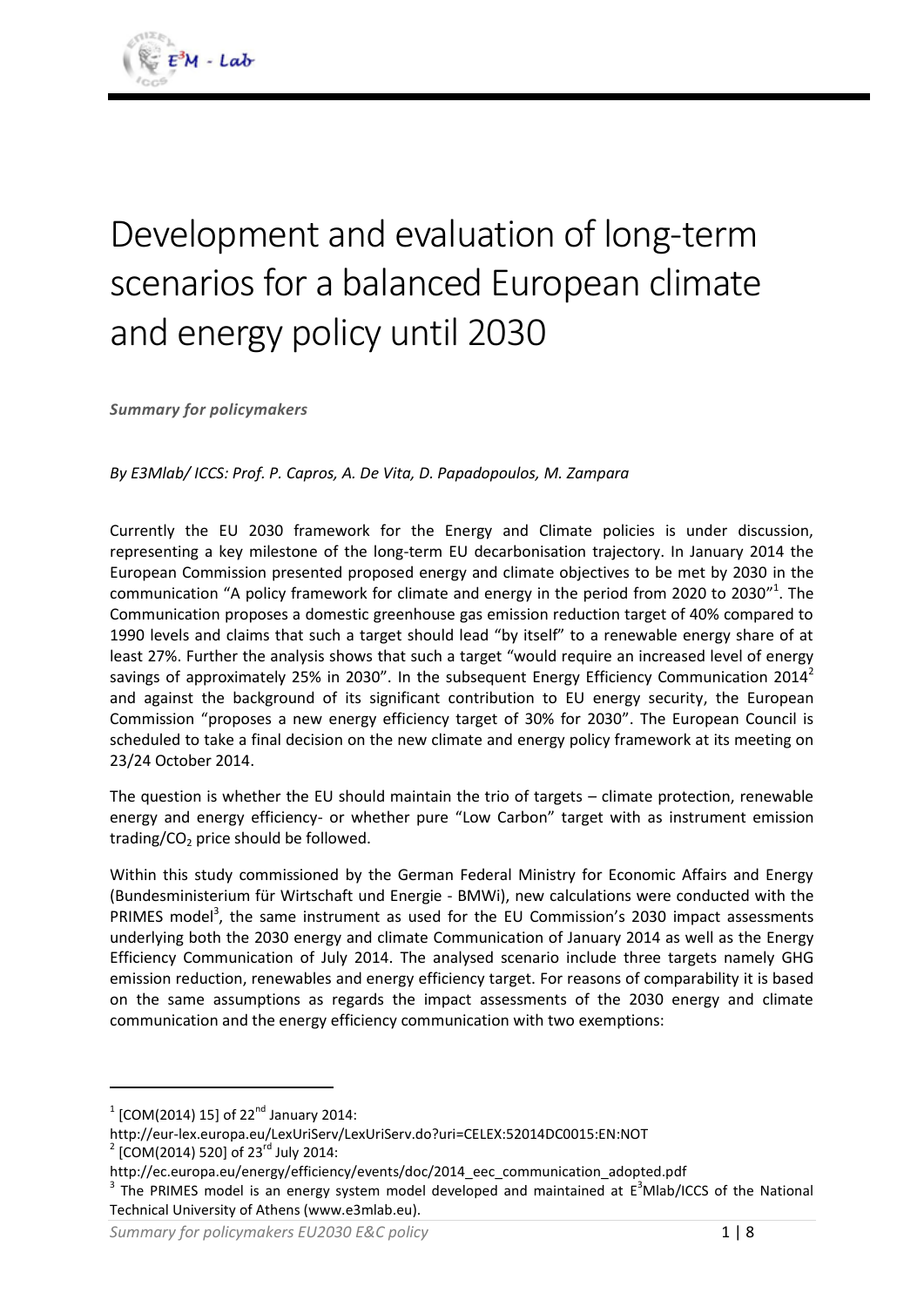- within the area of renewable energy and energy efficiency lower financing risks which lead to lower cost of capital were assumed due to the assumptions that lower risks apply in the case of specific targets and a specific framework with focussed measures for renewables and energy efficiency,
- the market stability reserve (MSR) for the EU-Emissions Trading Scheme (ETS) was modelled.

The new scenario analysed is within the so-called "decarbonisation" context: the scenario therefore foresee the achievement of the EU's long-term objective to achieve a cut in greenhouse gas emissions by 80% in 2050.

## Introducing targets for 2030

The basis for the new scenario analysis was the main scenario of the EC Communication on Climate and Energy 2030 the GHG40 scenario. This is a scenario in which the EU meets the 2020 targets, achieves a 40% GHG emission reduction target in 2030 and achieves an 80% GHG emission reduction in 2050 with the cumulative GHG emissions remaining within a boundary deemed to be compatible with the 2°C temperature rise (in the following this is called carbon budget). The 80% GHG emission reduction target is assumed to be fully anticipated by actors in all sectors of the economy leading to the so-called enabling settings: this implies that technology development (e.g. of electric vehicles) and the behaviour of actors (e.g. lawmakers facilitating RES development and builders adapting houses to strict energy standards) is compatible with the strong emission reduction target inducing early adoption and timely development of infrastructure and technologies.

However the main driver of the GHG40 scenario of the Commission's Impact Assessment is the introduction of carbon pricing without specific measures by sector; this implies that certain nonmarket barriers persist.

For the current new balanced scenario it was chosen to set additionally a 30% target<sup>4</sup> for Energy Efficiency, following the Energy Efficiency communication, and a 30% RES target.<sup>5</sup>

Introducing targets for energy efficiency (EE) and renewable energy (RES) implies that specific measures to ensure the compliance with these targets need to be adopted supplementing carbon pricing; these specific instruments can ensure a more focused response to non-market barriers which support technology development, in particular where coordination of numerous actors is necessary or where there are high upfront costs. For example RES are long term solutions for the energy supply in the system which through focused policies can be developed in a timely manner to allow the EU to have a competitive advantage compared to other world regions therefore benefitting economic activity and increasing employment benefits in the EU. Long term planning in power generation and grid infrastructure is necessary as the investment cycles are very long and therefore a predictable framework facilitates the planning.

**.** 

 $<sup>4</sup>$  The EE target is primary energy savings compared to the baseline 2007; this is the same definition used for</sup> the 20% objective for 2020 and the same as in the Energy efficiency communication.

<sup>&</sup>lt;sup>5</sup> The RES target is defined as percentage RES in gross final energy consumption, as the current RES target for 2020.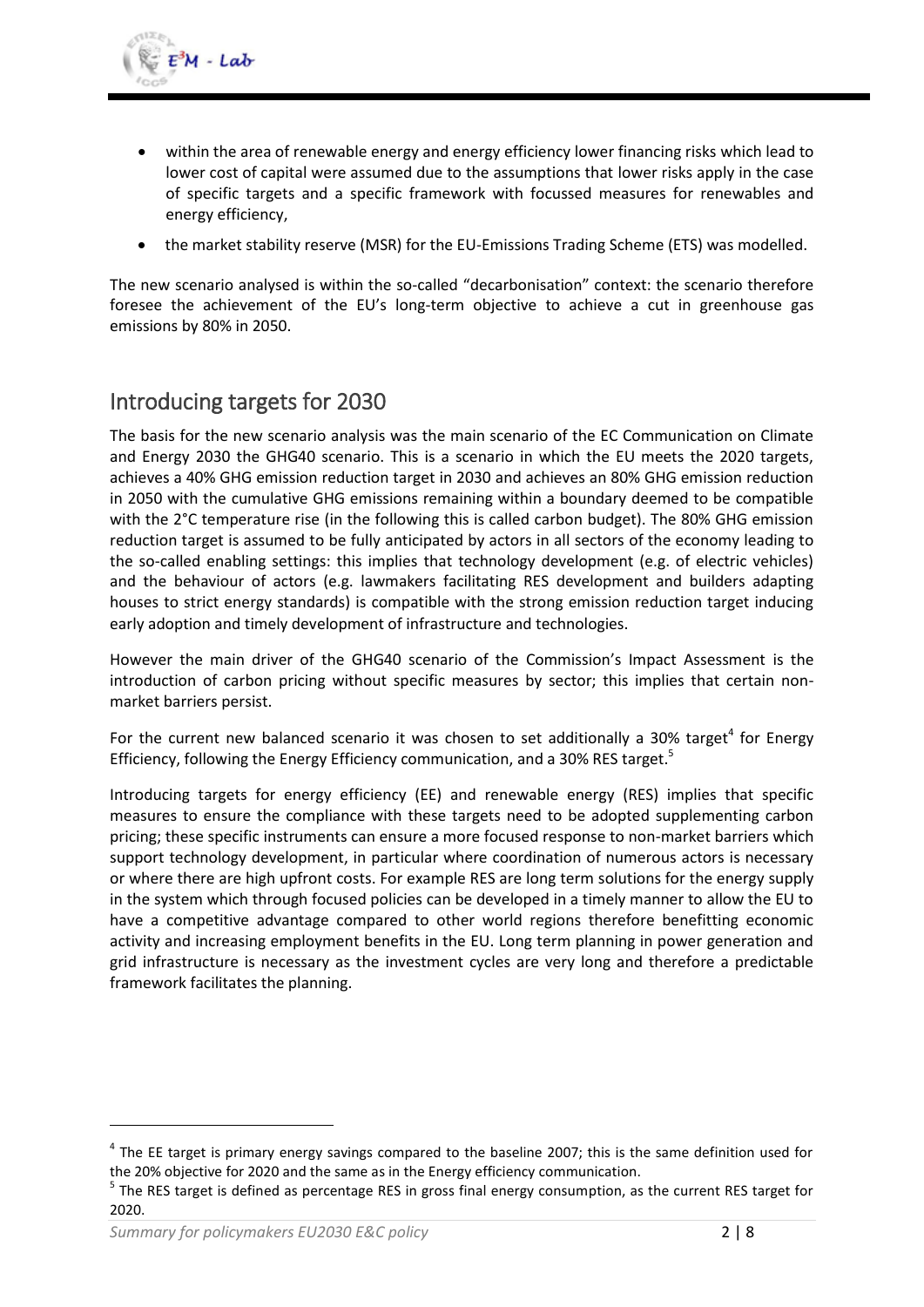For reasons of comparability the same scenario context, including for sectorial measures, was chosen as in the Commission's scenarios for the impact assessment assuming effective implementation in the future. Thus, the RES target implies strengthening of the intensity of RES policies which include grid development, facilitation of permits and obligations imposing a certain share of RES in supply portfolio. The latter is simulated in modelling terms by introducing a virtual marginal benefit quantified in € by MWh produced by RES (named "RES-value") which can be understood as a price of green certificates or equivalent measures allowing suppliers to meet their renewables obligations. Similarly, as regards energy efficiency, sectorial measures as also envisaged in the Commission's approach have been assumed aiming at improving policy effectiveness for reaching the targets.

The introduction of targets for energy efficiency and renewable energy is assumed, in the context of this scenario, to have a positive effect by reducing the risk in investments for energy efficiency and RES due to the assumption that with targets and focused measures, leading to a reduction in lending costs of capital and a reduction of uncertainty factors applied by investors on costs of equity capital. In modelling terms this is simulated by a reduction of the unit cost of capital facilitating investment in renewable energy and energy efficiency. It must however be specified that the concrete effect of the introduction of targets on the capital cost will depend on the concrete policy framework. The assumptions retained for the scenario presented in this paper are based on a framework which lowers the risk significantly, however, without weakening price signals to investors.

The reduction of capital costs following introduction of targets renders their levelized costs more competitive than other options which invest less upfront but bear higher annual running costs. Therefore overall energy system costs of achieving the additional targets are lower compared to a scenario with equal performance in terms of energy efficiency and RES driven without specific targets. This is due to the working assumption that the targets induce lower uncertainties for investors while the sector-specific measures help removing non-market barriers and thus reduce technology costs.

## Introducing the MSR

It is widely recognised that the current high surplus of EUAs (allowances of EU ETS), caused by economic crisis, is expected to continue to increase until 2020 and start decreasing only slowly after 2020. This implies that carbon prices risk to remain at low levels for a rather long period of time although ETS market participants expect carbon prices to increase in the longer term. The projections based on the PRIMES model have also shown that such a risk of low certificate prices is intensified when assuming that the EU achieves 40% of GHG emission reduction by 2030 together with achieving higher shares of energy efficiency and renewables without coordination of instruments.

An early structural reform of EU ETS is needed in any case to improve predictability and continuity. It is important to avoid expectations of persisting low carbon prices followed by sharply escalating prices in the long term which is likely to induce high costs due to uncertainty. In this sense, the MSR would be highly valuable to help adjusting projections to reality and to contribute to the good functioning of the ETS market by providing adequate scarcity signals to investors to encourage continuous and steady GHG mitigation without postponing activity to the times of high prices in the long-term.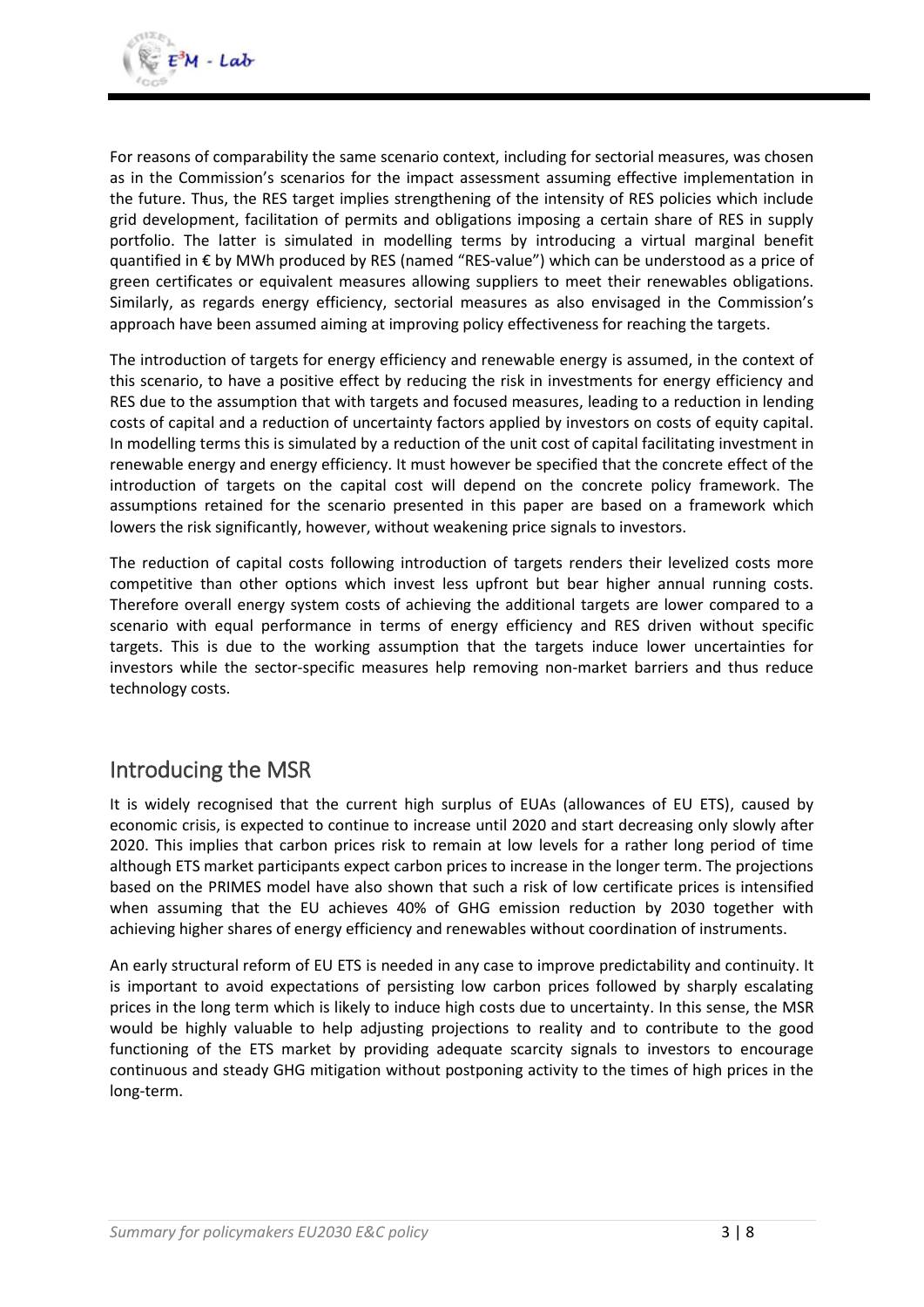Additionally, targets for renewable energy and energy efficiency can improve ex-ante predictability of the contribution from renewables and efficiency to the overall GHG mitigation. Thereby, targets together with the MSR could increase overall predictability and consistency of instruments, thus succeeding to stabilise the ETS market and delivering continued and balanced carbon price signals, hence further influencing low carbon technology investment including for the achievement of the energy efficiency and RES targets.

Within the scenario presented here the Market Stability Reserve (MSR) mechanism is modelled explicitly for the first time in PRIMES in a stylised form; time constraints had not allowed for full representation of the MSR in the scenarios for the EC communication. The main aim was to show the impacts on 2030 certificate prices. The modelling question is therefore whether implementing the proposed Market Stability Reserve combined with a shift of back-loading allowances into the MSR would serve the purpose of EU ETS market stabilisation in the context of a scenario achieving the three targets (40% GHG, 30% energy efficiency and 30% RES). The assumptions about MSR are based on the 2030 Energy and Climate Communication; the mechanism applies from 2021<sup>6</sup> onwards and gradually confines EUA surplus in a range below 833 and above 400 Mt  $CO<sub>2</sub>$ . It is additionally assumed that the back-loading allowances of 900 MtCO<sub>2</sub> will be taken out of the market before 2020 and directly transferred into the reserve.

Incontestably the structural reform of the EU ETS reduces the risk of holding banked allowances by those being long and provides an incentive to those being short (such as power generators) to keep up demand for allowances while investing in low-carbon technologies. As the system is automatic the stability of the ETS system will be granted under all circumstances (e.g. economic crisis or growth, strong change in international fuel prices, changes in policies), providing for regulatory security and higher predictability. Therefore, the structural reform will help smoothing the trajectory of carbon prices.

The MSR will therefore also help to keep ETS prices at continued and balanced levels if new policies and targets are introduced regarding RES and energy efficiency, as foreseen in the 40% GHG, 30% energy efficiency and 30% RES scenario. The model-based projections have shown that the structural reform of the ETS will avoid persistence of low ETS prices until 2030 but leads to a quick stabilisation of the ETS market. An example is the GHG40/EE/RES scenario of the Energy and Climate Communication which projects continuation of low ETS price until 2030, contrasting the GHG40 scenario which has not included the additional targets. The reform of the ETS allows restoring carbon prices of 2030 with significant price signals for clean investment and thus achieve a workable balance between ETS and sectorial targets for efficiency and renewables.

1

 $<sup>6</sup>$  A start in 2021 was chosen for modelling purposes. It is noticed that some countries such as Germany</sup> suggests a start of the MSR already in 2017. For the modelling result as regards 2030 prices this has negligible effects which could not be avoided in the short time available.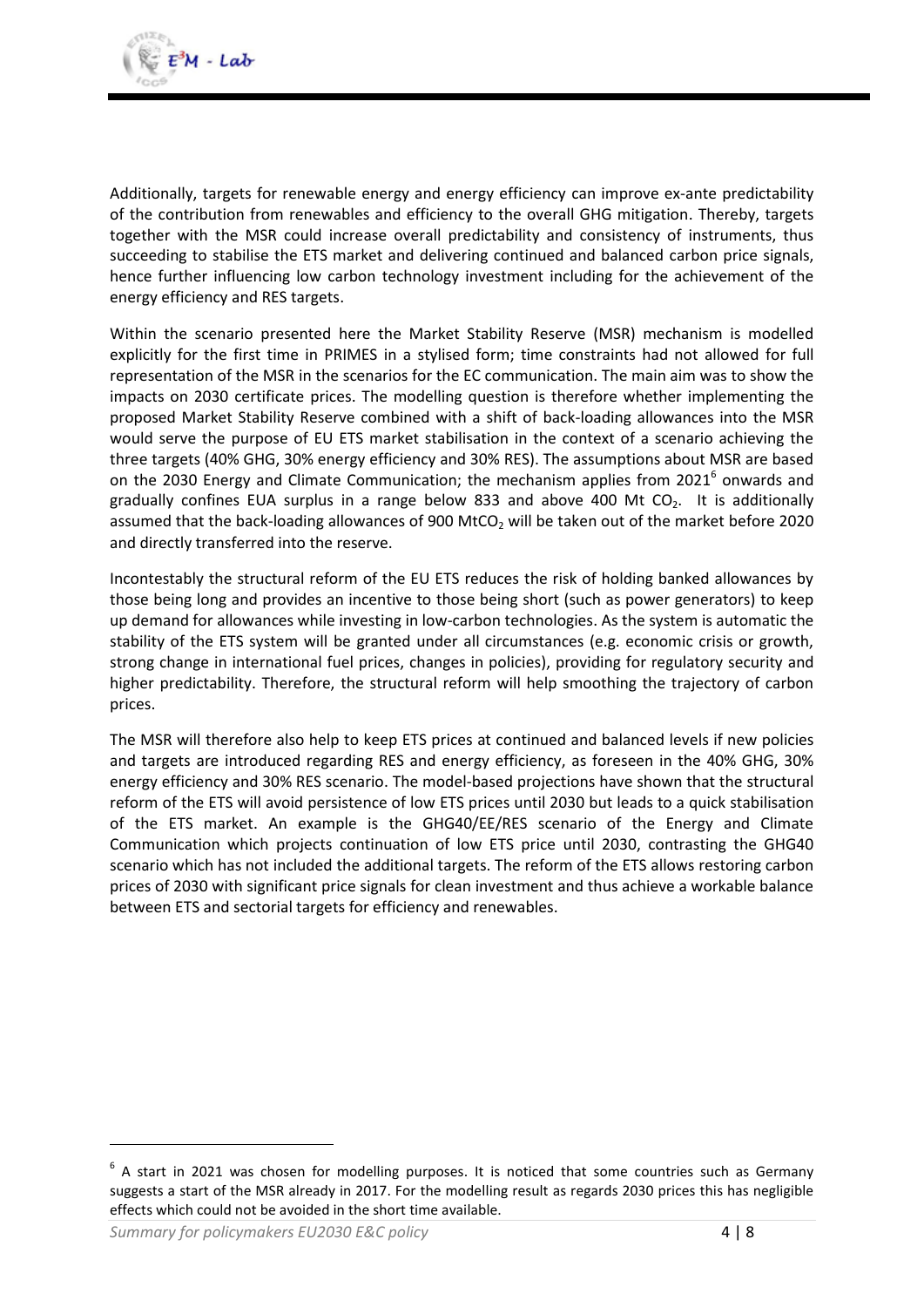*Table 1: ETS carbon prices of selected scenarios*

|                                                                  | 2010 | 2015    | 2020 | 2025 | 2030 |  |  |  |  |
|------------------------------------------------------------------|------|---------|------|------|------|--|--|--|--|
| EU ETS EUA price in EUR'2010/tCO2                                |      |         |      |      |      |  |  |  |  |
| Reference 2013                                                   | 11   | 5<br>10 |      | 14   | 35   |  |  |  |  |
| EC GHG40                                                         | 11   | 5       | 12   | 18   | 40   |  |  |  |  |
| EC GHG40/EE/RES30                                                | 11   | 5       | 10   | 10   | 11   |  |  |  |  |
| 40/30/30/MSR<br>11                                               |      | 5       | 10   | 15   | 28   |  |  |  |  |
| Total ETS auction payments in EU28, annually in billion EUR'2010 |      |         |      |      |      |  |  |  |  |
| Reference 2013                                                   |      | 5.3     | 10.6 | 19.8 | 44.4 |  |  |  |  |
| EC GHG40                                                         |      | 5.3     | 12.5 | 23.9 | 43.9 |  |  |  |  |
| EC GHG40/EE/RES30                                                |      | 5.3     | 10.4 | 13.1 | 12.0 |  |  |  |  |
| 40/30/30/MSR                                                     |      | 5.3     | 9.4  | 18.3 | 28.2 |  |  |  |  |

The table above shows the model-based projections of ETS prices and auction payments in constant EUR. It is emphasised that the ETS carbon prices are essentially marginal costs of emission abatement and are projected to further increase post 2030 because the scenario foresees deep decarbonisation of the energy system until 2050 and in this context removing the remaining few amounts of emissions in the long term can be entailing higher marginal costs, when viewed from today's perspective. It is further emphasised that because emissions reduce drastically, the auctioning payments in ETS also reduce considerably over time beyond 2030 despite the increase of the carbon prices. In other words the burden to actors from ETS is considerably reduced in the long term while the market delivers the expected deep emission cut. It is worth noting that the new 40/30/30/MSR scenario has lower auctioning payments than any of the other scenarios shown in the table above in the time period after 2030.

The absence of the ETS reform would imply that such a balance would be visible only after 2030 which obviously would increase uncertainty surrounding clean investment in all sectors. On the other hand, the MSR also avoids strong price increases towards 2050. As can be seen in Table 15 of the Commission's impact Assessment, the GHG40 scenario leads to steep price increases in the time beyond 2030. Applying sectorial targets for efficiency and renewables already has a significant

<span id="page-4-0"></span>

attenuation effect. The current calculations in the new balanced scenario show that implementing the MSR could have a further balancing effect and ensure a significantly more moderate development of the carbon price between 2030 and 2050.

As shown in the figure, the backloading in 2014-16 $^7$  and the start of the MSR mechanism in 2021 allows for the allowance surplus to rapidly decrease within the boundaries permitted by the

 $^7$  As can be seen in [Figure 1,](#page-4-0) the surplus reduces when the back-loading quantities are put to the reserve; however in 2017-2018 when no allowances are removed and the MSR has not yet started the surplus increases again.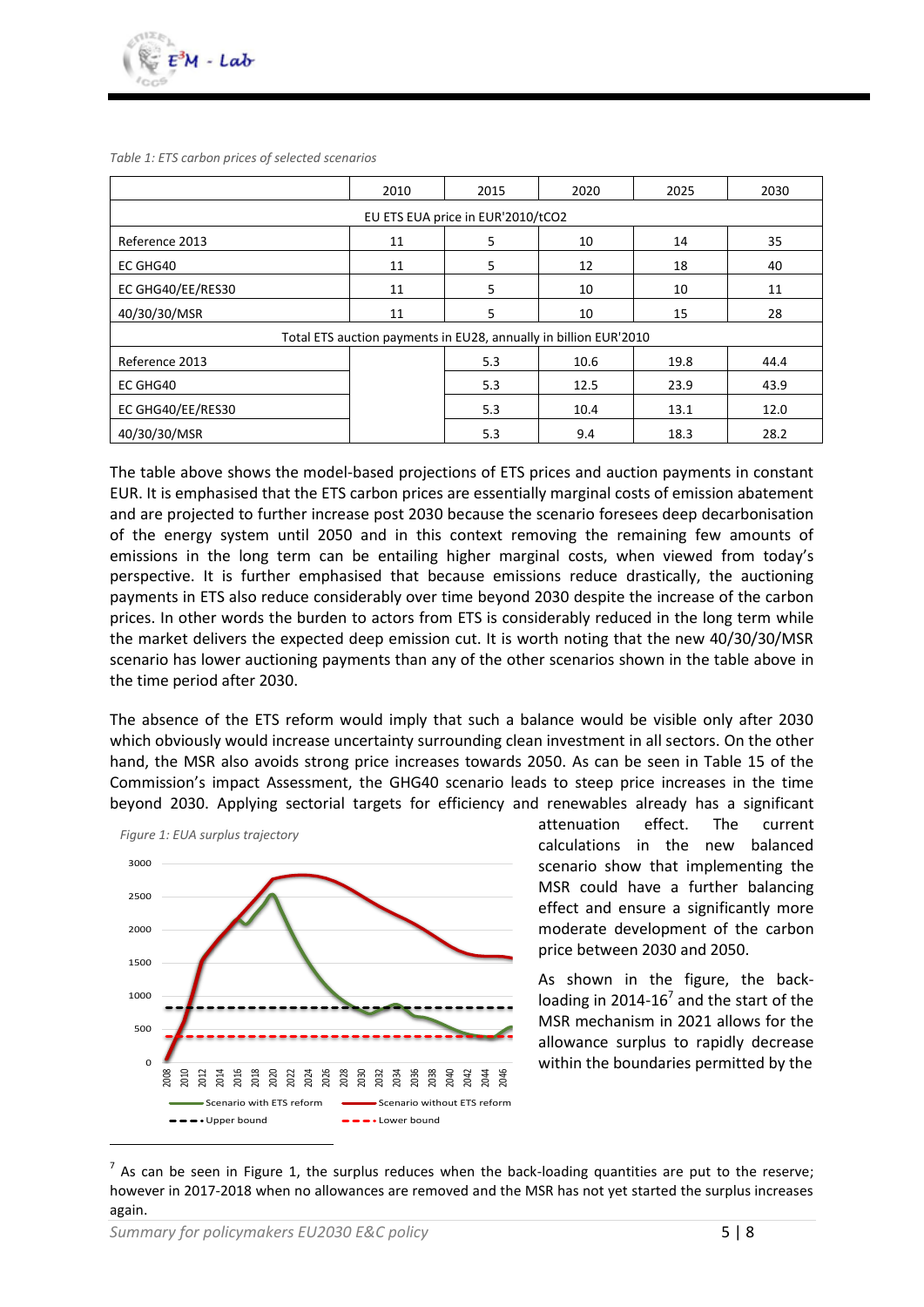MSR regulation and therefore a more stable ETS market is in place before 2030, implying that the ETS prices will not fall considerably with the introduction of the additional targets in 2030; the MSR will lead to an ETS price signal that encourages continuous GHG mitigation between 2020 and 2030. If the back-loading volumes will be re-introduced in the market in 2019 and 2020, then the stabilisation of the ETS market would take place more slowly than shown in the figure.

# The 40/30/30/MSR balanced scenario

The 40/30/30/MSR balanced scenario includes a 40% GHG emission reduction, a 30% RES target and a 30% EE target in 2030, as well as the Market Stability Reserve mechanism and the back-loading of 900Mt CO<sub>2</sub> allowances with transfer into the MSR; the scenario is in the context of overall decarbonisation settings therefore includes the 80% GHG emission reduction target for 2050, the carbon budget constraint and as it assumes foresight of the long term emission reductions it includes enabling settings in all sectors. Compared to the Commission scenarios the new 40/30/30/MSR balanced scenario also includes the agreed F-gas regulation but no further emission reductions of non-CO<sub>2</sub> gasses until 2030 from Reference scenario levels<sup>8</sup>.

The approach for this scenario is to achieve a context with several objectives simultaneously met, which has inherent coherence: all sectors have significant measures in place in order to ensure their smooth development over time and the removal of non-market barriers. The projected sectorial achievements in energy efficiency and renewables provide further benefits in terms of economic activity and employment.

The scenario achieves the RES targets and the EE targets through a combination of demand side investments in energy efficiency, particularly in the residential and tertiary sectors, as well as through the increase of RES in the energy supply side.

#### Effects on the electricity Sector

Despite the higher RES share in power generation and the higher ETS price the resulting short-term electricity prices of such a combination are only slightly higher than in similar scenarios which do not include the additional targets and the MSR, because the higher RES share in power generation combined with higher ETS prices leads to higher electricity prices for consumers. After the achievement of the targets in 2030 however the electricity prices stabilise below the peak level of 2030. The price divergence from the GHG40 scenario remains below 4% throughout the projection period.

Nonetheless, the 40/30/30/MSR involves lower expenditures for electricity by final consumers compared to all other scenarios, because of the combination of energy efficiency and the reduction of capital costs for RES.

1

 $^8$  Including emission reduction of non-CO<sub>2</sub> gasses until 2030 would lead to approximately 41.4% reduction of overall GHG by 2030 in the context of the new 40/30/30/MSR balanced scenario, according to PRIMES model calculations.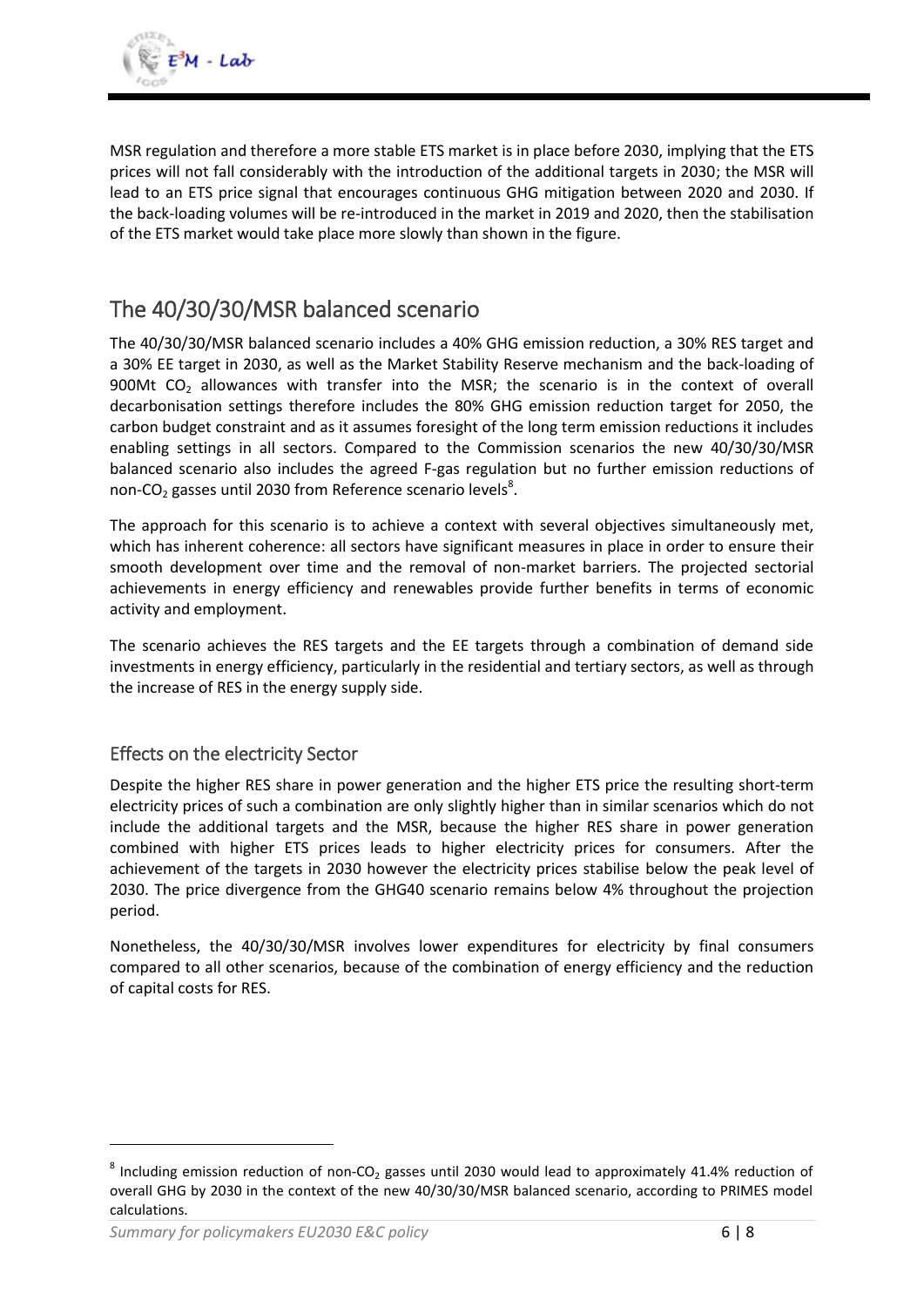

*Figure 2: Effects on average electricity prices and bills*



#### Effects on Overall Energy System Costs

*Table 2: Summary of key scenario parameters*

|                          | 2030             |                   |                 | 2011-2030                             |                                          |  |
|--------------------------|------------------|-------------------|-----------------|---------------------------------------|------------------------------------------|--|
|                          | GHG <sup>a</sup> | RES <sup>b)</sup> | EE <sup>c</sup> | Average annual<br>costs <sup>d)</sup> | Difference from<br>40/30/30/MSR balanced |  |
| GHG40                    | $-40.6$          | 26.5              | $-25.1$         | 2068.5                                | 0.00%                                    |  |
| GHG40/EE/RES30           | $-40.7$          | 30.3              | $-30.1$         | 2089.2                                | 1.00%                                    |  |
| 40/30/30/MSR<br>balanced | $-40.2$          | 29.8              | $-29.4$         | 2068.5                                |                                          |  |

a)*Greenhouse gas emission reductions domestically in the EU compared to 1990*

b)*Share of renewable energy sources in gross final energy consumption*

c)*Primary energy savings compared to the Baseline 2007*

d) *Average annual energy system costs, calculated from the perspective of final users of energy inclusive of all expenditures and investment for energy purposes, excluding. auction payments and disutility (bnEUR'2010)*

The performed modelling analysis shows that by setting a reliable framework, the overall financing costs can be significantly reduced. As to the average annual system costs, the 40/30/30/MSR balanced scenario with a 30% renewable energy and a 30% energy efficiency target results amounts to €2068 billion per year until 2030. This equals the costs of the GHG40 scenario which assumes only the emission reduction target of 40% and leads to lower shares of renewable energy (27%) and energy efficiency (25%) in 2030.